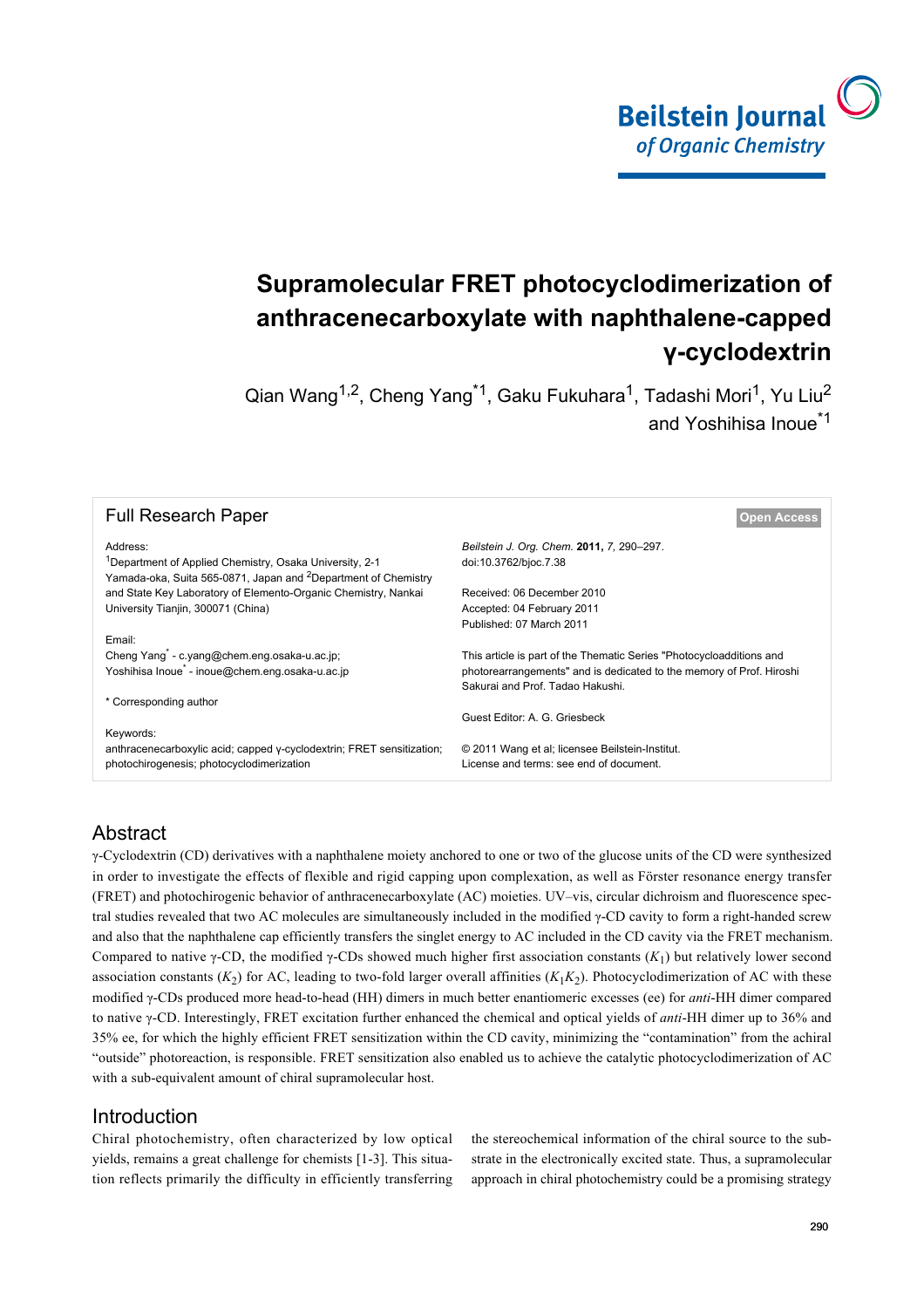for critically controlling the stereochemical outcome via intimate, long-lasting contacts with the photosubstrate through noncovalent interactions in the ground state [\[4-11\]](#page-6-1). The geometrical and functional complementarity and the subsequent induced fit between chiral host and guest substrate should play a crucial role in determining the stereochemical fate of chiral photoreaction, and therefore the design of chiral host is considered to be one of the most important aspects for manipulating stereoselectivity in supramolecular photochirogenesis.

We have recently focused our attention on enantiodifferentiation in the photocyclodimerization of anthracenecarboxylate (AC) as a representative bimolecular photochirogenic system for the elucidation of the factors and mechanism that control supramolecular photochirogenesis [\[12-22\]](#page-6-2). Photocyclodimerization of AC leads to the formation of four stereoisomeric cyclodimers **1–4**, of which *syn-*head-to-tail (HT) **2** and *anti-*head-to-head (HH) **3** are chiral ([Scheme 1](#page-1-0)). This chiral photoreaction turned out to be an ideal benchmark system for

<span id="page-1-0"></span>

**Scheme 1:** Biphenyl-capped (**5**), naphthalene-capped (**6**), and naphthalene-appended γ-cyclodextrin (**7**).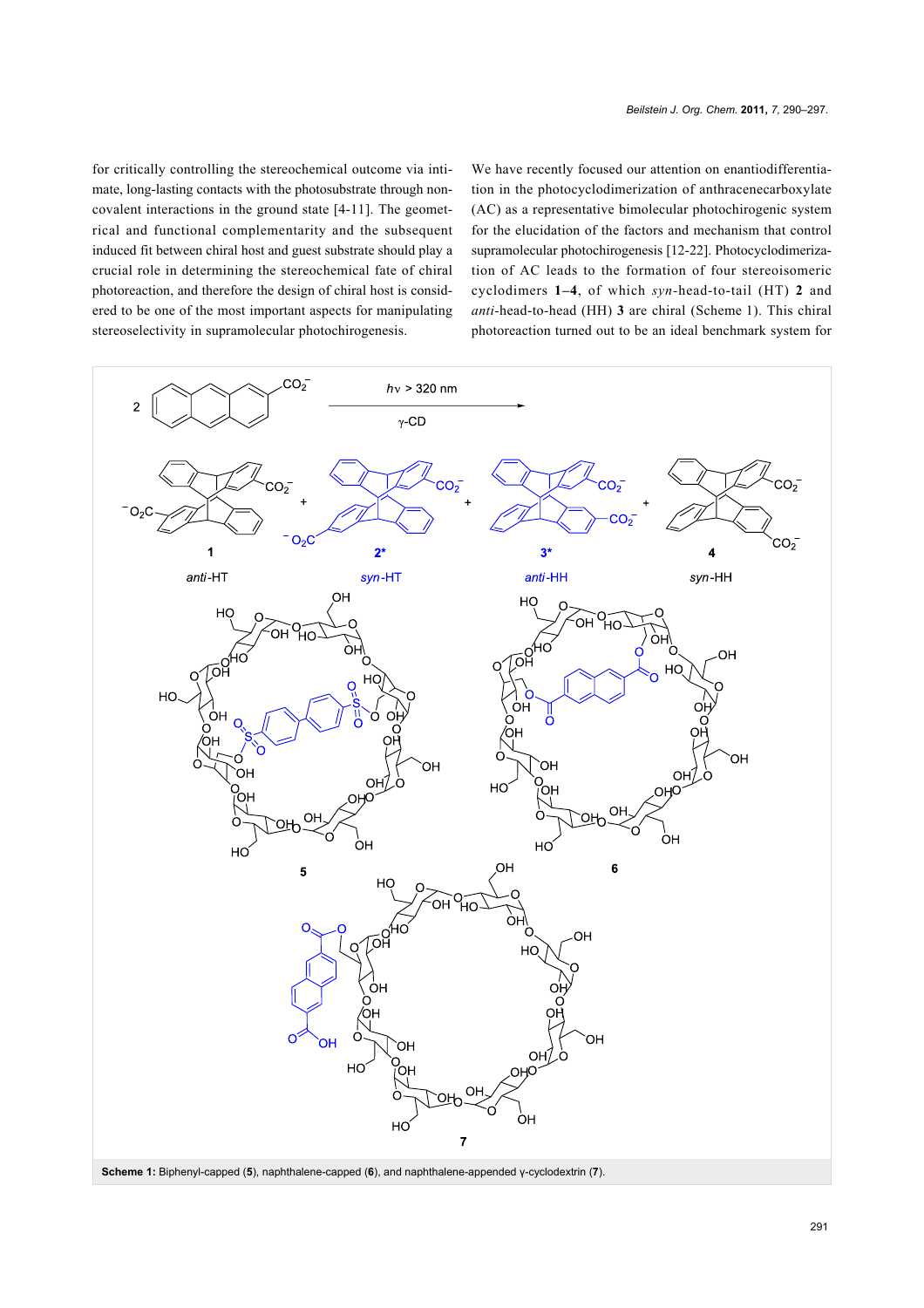exploring and comparing the performance of various chiral hosts, such as cyclodextrins (CDs), proteins and chiral hydrogen-bonding templates. γ-CD can significantly accelerate the photocyclodimerization of AC by forming a 1:2 host–guest complex with AC in aqueous solutions [\[12\]](#page-6-2). Altering the chiral environment of γ-CD by rim modification is a convenient, yet effective, tool for manipulating the stereoselectivity of AC photocyclodimerization. In our previous studies, we have shown that a capping modification of γ-CD causes a dramatic switching of stereoselectivity in AC photodimerization [\[12,22\]](#page-6-2). Thus, by using native γ-CD the chiral cyclodimer **2** is obtained in 41% enantiomeric excess (ee), whereas biphenyl-capped γ-CD **5** yields antipodal **2** in −57% ee [\(Scheme 1](#page-1-0)) [\[22\]](#page-6-3): Where the positive/negative sign of ee indicates a higher yield of first/ second eluted enantiomer detected on the chiral HPLC analysis. These observations prompted us to design and synthesize a more rigidly capped  $6<sup>A</sup>$ ,  $6<sup>C</sup>$ -(2,6-naphthalenedicarboxyl)-γ-CD **6**. This modification further enabled us to trigger the photocyclodimerization via Förster resonance energy transfer (FRET) sensitization.

### Results and Discussion

Naphthalene-capped γ-CD **6** was synthesized by the reaction of 6<sup>A</sup>, 6<sup>C</sup>-ditosyl-γ-CD [\[23\]](#page-6-4) with disodium 2,6-naphthalenedicarboxylate in DMSO. An attempt to synthesize the regioisomeric  $6^{A}$ ,  $6^{D}$ -(2,6-naphthalenedicarboxyl)-γ-CD by reacting  $6^{A}$ ,  $6^{D}$ ditosyl-γ-CD with disodium 2,6-naphthalenedicarboxylate was unsuccessful, presumably due to the longer distance between the A and D glucose units to be bridged by the 2,6-naphthalenedicarboxylate unit. For the purposes of comparison, naphthalene-appended γ-CD **7** was synthesized by reacting γ-CD with 2,6-naphthalenedicarboxylic acid. Modified γ-CD **7** was found to be sparingly soluble in water, probably due to the intermolecular aggregation of **7** by successive penetration of the naphthalene moiety into the cavity of another CD. The solubility of **7** was significantly enhanced by adding sodium carbonate. In contrast, capped γ-CD **6** showed a much higher solubility in water, as the naphthalene cap can hardly interact with another CD.

The complexation behavior of AC with modified γ-CDs **6** and **7** was investigated by UV–vis, circular dichroism and fluorescence spectral studies. As shown in [Figure 1](#page-2-0), the addition of **7** to an aqueous solution of AC (0.2 mM) caused an evident bathochromic shift of the  ${}^{1}L_{a}$  band of AC, which is probably due to the stacking complexation of two AC molecules in a single γ-CD cavity.

Modified γ-CDs **6** and **7** showed moderate circular dichroism signals in the naphthalene-absorbing region. As shown in [Figure 2](#page-2-1), naphthalene-appended γ-CD **7** at 0.2 mM concentra-

<span id="page-2-0"></span>

tion gave a bisignate circular dichroism signal even in the absence of AC. As the intensity  $(Δε)$  decreased at lower concentrations, this bisignate signal is thought to be a real exciton couplet arising from the self-aggregation of **7**, where the included naphthalene chromophores are arranged in a right-handed screw [\[24\]](#page-6-5). As can be seen from [Figure 3,](#page-3-0) naphthalenecapped γ-CD **6** gave only weak induced circular dichroism signals at the  ${}^{1}L_{a}$  and  ${}^{1}B_{b}$  bands of the naphthalene chromophore, the intensity of which was not concentration-dependent.

The addition of AC (0–0.26 mM) to the above solutions of **7** or **6** (0.2 mM) produced a strong positive exciton couplet at the  ${}^{1}B_{b}$  transition of AC ([Figure 2](#page-2-1) and [Figure 3\)](#page-3-0) which overwhelmed the inherent signals. The positive couplet observed indicates the right-handed helical conformation of the two AC molecules in the  $\gamma$ -CD cavity [\[24\]](#page-6-5).

<span id="page-2-1"></span>

<sup>0, 0.0083, 0.025, 0.048, 0.071, 0.093, 0.13, 0.16, 0.22, 0.27</sup> and 0.37 mM AC in pH 9 phosphate buffer at 20 °C.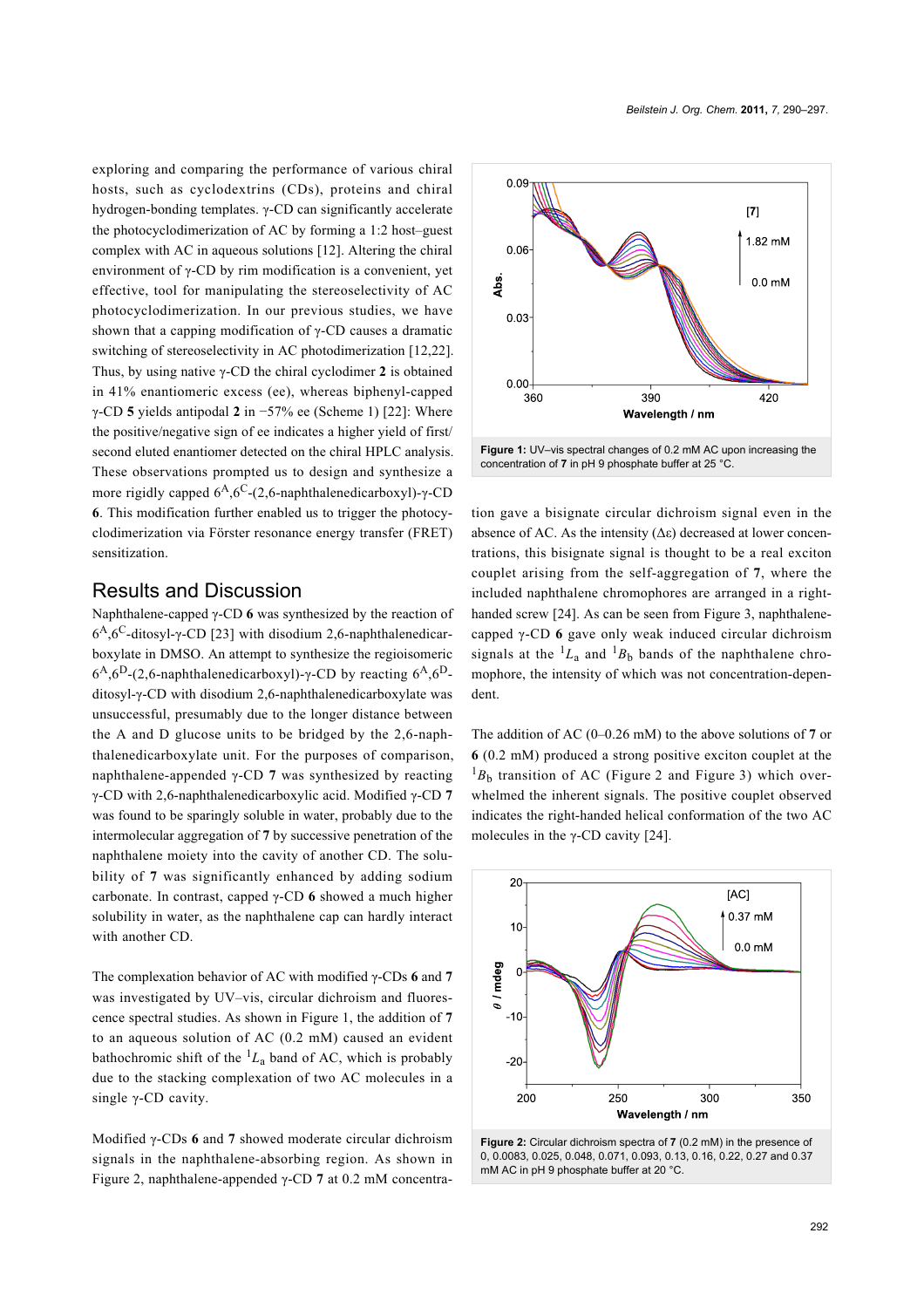<span id="page-3-0"></span>

Fluorescence spectral behavior was examined at a lower host concentration in order to observe the fluorescence from both the 1:1 and 1:2 complexes with AC. Upon the addition of AC (0–0.05 mM) to a solution of **7** (0.02 mM), the naphthalene fluorescence at 373 nm was gradually reduced in intensity with an accompanying increase of AC fluorescence at 426 nm ([Figure 4](#page-3-1)). The reduction of fluorescence intensity amounted to 27% at an AC concentration of 0.0375 mM, even although the absorbance of 0.0375 mM AC is only 11% of 0.02 mM naphthalene at the excitation wavelength (296 nm) and the internal filter effect of AC at 350–400 nm is negligible (absorbance  $\leq$ 0.1). Considering the nice spectral overlap of the naphthalene fluorescence with the AC absorption [\(Figure 4\)](#page-3-1), we conclude that Förster resonance energy transfer (FRET) is operating from naphthalene-appended **7** to AC residing in the cavity. Further addition of AC up to 0.05 mM caused a global decrease of the fluorescence of both **7** and AC, which can be rationalized by the increased formation of a 1:2 complex at the higher AC concentration, leading to efficient FRET and photocyclodimerization in the cavity.

Nonlinear least-squares fits of the UV–vis spectral titration data to the stepwise 1:2 complexation model gave binding constants for each step:  $K_1 = 1050 \text{ M}^{-1}$  and  $K_2 = 18600 \text{ M}^{-1}$  for **6** and  $K_1 = 620$  M<sup>-1</sup> and  $K_2 = 22300$  M<sup>-1</sup> for 7 at 25 °C. When compared to the corresponding values reported for native γ-CD  $(K_1 = 182 \text{ M}^{-1}$  and  $K_2 = 56700 \text{ M}^{-1}$ ) [\[12\],](#page-6-2) the first binding constant was enhanced by a factor of 3.5–5.8 by introducing the naphthalene moiety, whilst the second binding constant was reduced by a factor of 2.5–3.0, thus making the overall binding constant  $(K_1K_2)$  approximately twice as high. It is known that the small  $K_1$  for native  $\gamma$ -CD is due to the oversized cavity

<span id="page-3-1"></span>

which cannot provide tight contacts for a single AC molecule. Only when a second AC is introduced into the same cavity, are close contacts possible for two AC molecules with γ-CD walls thus leading to a much larger  $K_2$ . We attribute the enhanced  $K_1$ values for **6** and **7** to the increased hydrophobicity of the naphthalene-modified  $γ$ -CD cavity. On the contrary, the naphthalene moieties reduce the  $K_2$  values, probably due to steric hindrance and the restricted conformation and orientation available for ACs in the cavity. The higher overall affinities  $(K_1K_2)$  for 6 and **7** than for native γ-CD indicate the positive effect of aromatic modification on AC complexation.

An aqueous buffer solution (pH 9) of AC (0.4 mM) and modified γ-CD (2 mM) was photoirradiated at 360 nm with a Xenon lamp fitted with a band-pass filter. The product distribution and the ee of chiral photodimers, both determined by chiral HPLC, are shown in [Table 1](#page-4-0). As a general tendency, the HH dimers were preferred by introducing the aromatic substituents. Thus, the HH/HT ratio was dramatically enhanced from 0.12 for native γ-CD to 0.4–1.0 for biphenyl- or naphthalene-modified γ-CDs **5**–**7**. In particular, the use of the capped γ-CD **6** led to the preferential formation of chiral **3** in 34% yield at 0 °C. The increased hydrophobicity around the primary rim of these modified γ-CDs favors inclusion of the non-polar aromatic part of AC near the primary portal and the polar carboxylate part near the secondary portal to give the HH-oriented precursor complex. In contrast, the HT-oriented precursor complex, in which one of AC's carboxylate is positioned at the primary rim, should be less stable due to increased hydrophobicity, leading to the switching of product population to HH dimers.

Closer examination of the product distributions revealed the contrasting behavior of the *anti/syn* ratio in HT versus HH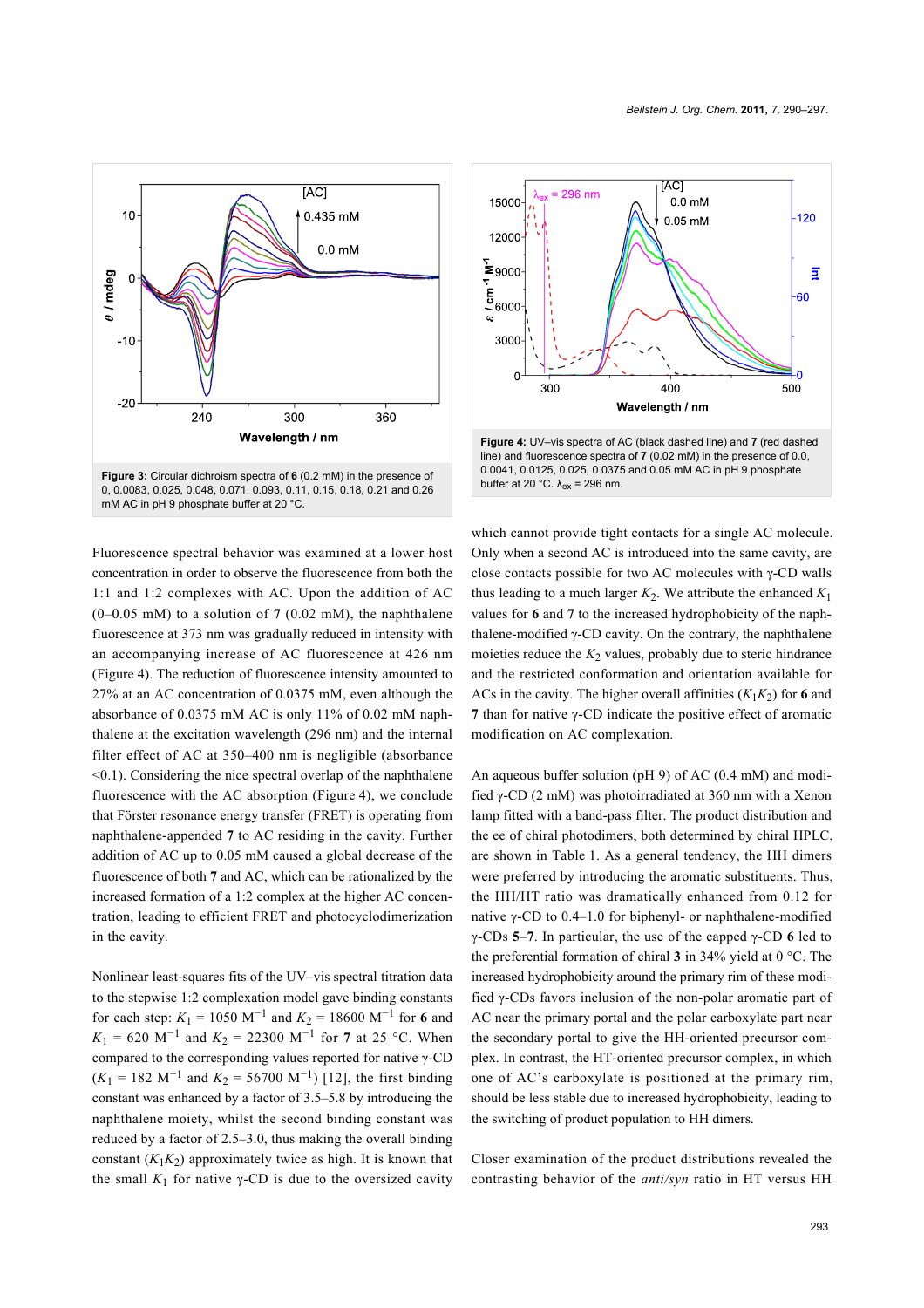| host                 | $\lambda$ /nmb | CD/AC <sup>c</sup> | $T$ /°C | relative yield/% <sup>d</sup> |                |    |    | anti/syn           |     | ee/% <sup>d,f</sup> |       |                |
|----------------------|----------------|--------------------|---------|-------------------------------|----------------|----|----|--------------------|-----|---------------------|-------|----------------|
|                      |                |                    |         | 1                             | $\overline{2}$ | 3  | 4  | HH/HT <sup>e</sup> | 1/2 | 3/4                 | 2     | 3              |
| $V$ -CD <sup>g</sup> | 365            | 5                  | 0       | 43                            | 46             | 6  | 5  | 0.12               | 0.9 | 1.2                 | 41    | $-1$           |
| 5 <sup>h</sup>       | 365            | 5                  | 0       | 39                            | 28             | 20 | 13 | 0.49               | 1.4 | 1.5                 | $-58$ | $-14$          |
| 6                    | 360            | 5                  | 35      | 40                            | 30             | 23 | 7  | 0.43               | 1.3 | 3.3                 | 16    | 18             |
|                      |                | 5                  | 20      | 38                            | 29             | 25 | 9  | 0.51               | 1.3 | 2.8                 | 20    | 21             |
|                      |                | 5                  | 10      | 34                            | 25             | 30 | 11 | 0.69               | 1.4 | 2.7                 | 23    | 25             |
|                      |                | 5                  | 0       | 29                            | 23             | 34 | 13 | 0.90               | 1.3 | 2.6                 | 29    | 30             |
|                      |                | 0.3                | 0       | 36                            | 33             | 22 | 9  | 0.45               | 1.1 | 2.4                 | 15    | 18             |
|                      | 300            | 5                  | 0       | 27                            | 22             | 36 | 15 | 1.04               | 1.2 | 2.4                 | 28    | 35             |
|                      |                | 0.3                | 0       | 28                            | 26             | 32 | 14 | 0.85               | 1.1 | 2.3                 | 24    | 30             |
| 7                    | 360            | 5                  | 35      | 39                            | 33             | 15 | 13 | 0.39               | 1.2 | 1.2                 | 26    | $-1$           |
|                      |                | 5                  | 25      | 39                            | 33             | 15 | 14 | 0.40               | 1.2 | 1.1                 | 33    | $\overline{4}$ |
|                      |                | 5                  | 15      | 37                            | 35             | 15 | 13 | 0.39               | 1.1 | 1.2                 | 28    | $-5$           |
|                      |                | 5                  | 0       | 37                            | 34             | 14 | 14 | 0.39               | 1.1 | 1.0                 | 37    | $-4$           |
|                      | 300            | 5                  | 0       | 39                            | 30             | 14 | 17 | 0.45               | 1.3 | 0.8                 | 32    | $-5$           |

<span id="page-4-0"></span>**Table 1:** Photocyclodimerization of 2-anthracenecarboxylate (AC) in the presence of native and modified γ-cyclodextrins (CDs)<sup>a</sup> *.*

alrradiated in pH 9 aqueous buffer at 0–35 °C with a Xenon lamp fitted with a band-pass filter; [AC] = 0.4 mM (fixed); [CD] = 0.12 or 2 mM. <sup>b</sup>Irradiation wavelength. <sup>c</sup>Host–guest ratio. <sup>d</sup>Relative yield and ee determined by chiral HPLC on a tandem column of Intersil ODS-2 (GL Science) and Chiralcel OJ-R (Daicel); error in ee: ±0.7%. <sup>e</sup>(3+4)/(1+2). <sup>f</sup>Positive/negative ee sign corresponds to the excess of the first/second-eluted enantiomer, respectively. <sup>g</sup>Ref [\[12\].](#page-6-2) <sup>h</sup>Ref [\[20\]](#page-6-6).

dimers. As can be seen from the *anti/syn* ratios for the HT and HH dimers shown in [Table 1](#page-4-0), the modifications of  $\gamma$ -CD only slightly alter the **1**/**2** ratio from 0.9 for native γ-CD to 1.1–1.4 for **5**–**7**. In sharp contrast, the **3**/**4** ratio was more susceptible to rim modification, in particular rigid capping was enhanced from 1.2 for native γ-CD to 1.5 for biphenyl-capped **5** and even to 2.3–3.3 for naphthalene-capped **6**, but was practically unaffected at 1.0–1.2 for naphthalene-appended **7**. These results are quite reasonable, as the electrostatic repulsion of the carboxylate anions of two ACs in the CD cavity should be stronger in an HH-oriented complex than in an HT-oriented one due to the shorter inter-anion distance in the former. In summary, naphthalene-capping greatly enhances the formation of HH, in particular *anti*-HH, dimers as a combined effect of increased hydrophobicity and electrostatic repulsion.

The hydrophobic modifications at the primary rim reduced the ee of chiral HT dimer **2**, suggesting that the achiral substituent introduced altered the chiral environment of γ-CD cavity. In this context, it is interesting to note that naphthalene-capped **6** and naphthalene-appended **7** give **2** in 29% and 37% ee, respectively, which are only slightly smaller than that obtained with native γ-CD (41% ee), whereas biphenyl-capped **5** gave antipodal **2** in −58% ee under comparable conditions [\(Table 1\)](#page-4-0). Molecular model examinations indicated that the biphenyl group, attached to the A and D glucose units of γ-CD **5**, covers half of the primary rim. In the HT-oriented precursor complex of AC with **5**, one of the carboxylate groups is inevitably

exposed to the bulk water through the narrowed primary rim, leading to a highly restricted conformation, which significantly differs from the original one achieved in the native γ-CD cavity. In contrast, the naphthalene moiety is anchored to only one glucose unit in **7** or to the A and C glucose units in **6**, leaving a larger opening for the carboxylate tail of the AC and more freedom for the HT-oriented AC pair in the cavity, a situation similar to native γ-CD. Based on these considerations, we may conclude that the steric restriction caused by the capping group, rather than its rigidity, is the real cause of the chirality switching observed for **5**.

Interestingly, the use of naphthalene-capped **6** greatly improved the chemical and optical yields of **3**, while native γ-CD, biphenyl-capped **5**, and naphthalene-appended **7** afforded almost racemic or antipodal **3** in much smaller chemical and optical yields. The HH-oriented AC pair in a complex precursor to **3** is likely to conceal the hydrophobic anthracene moiety inside the cavity with the carboxylate groups being exposed to the bulk water near the secondary rim of γ-CD. The enhanced chemical and optical yields observed for **3** should reflect the totally altered chiral environment, which favors the formation of one of the diastereomeric HH-oriented precursor complexes in the modified CD cavity of **6**. By lowering the temperature to 0 °C, the system was optimized to give *anti*-HH **3** in 34% yield with an ee of 30%, which is much higher than the corresponding values obtained with native or any other capped γ-CDs so far examined in aqueous solutions [\[20,22\]](#page-6-6).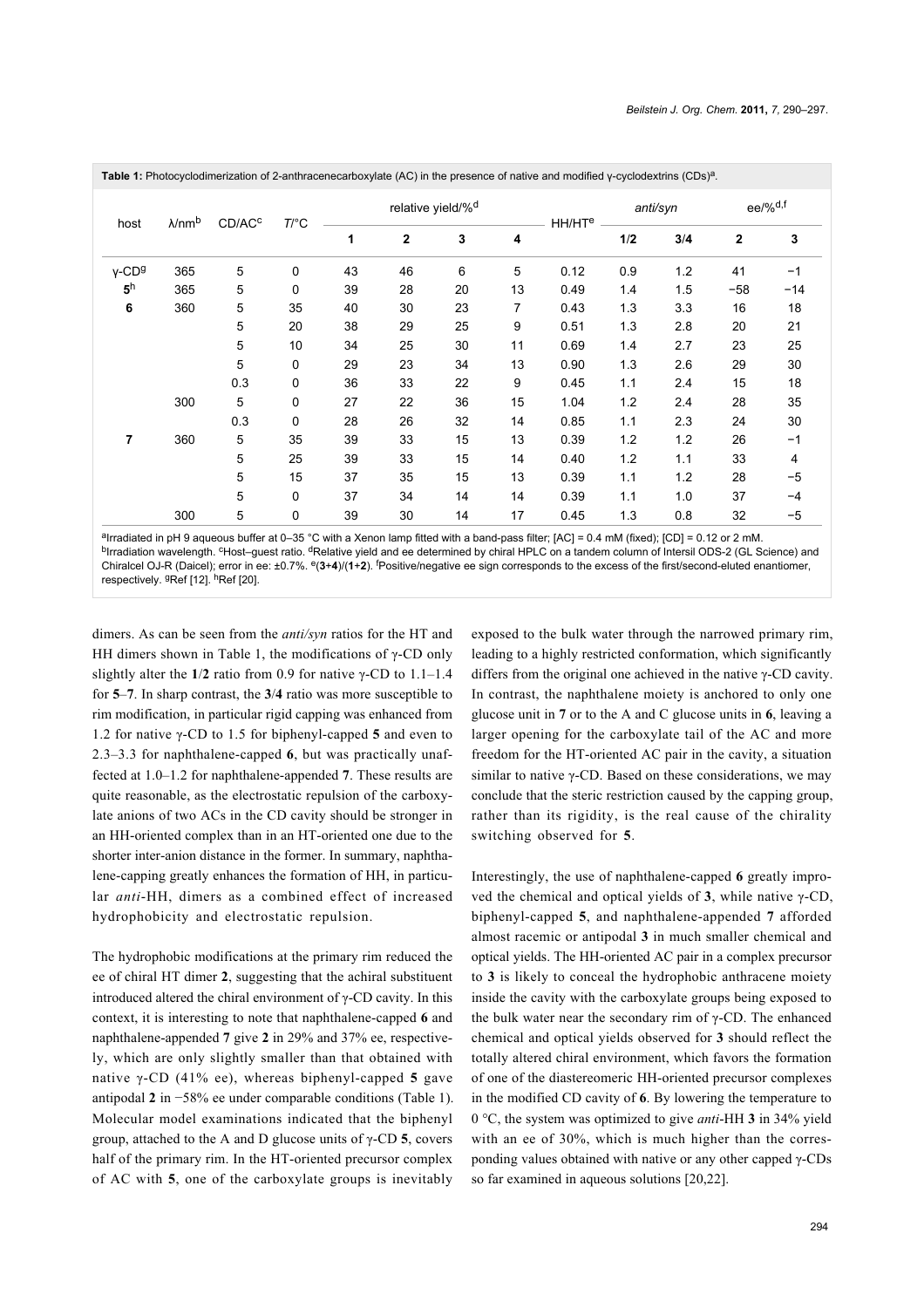We further examined indirect FRET excitation (intramolecular photosensitization) of AC included in host **6**. Mechanistically, FRET excitation of AC is highly advantageous from the photochirogenic point of view, since the static energy transfer to an AC molecule accommodated in the CD cavity is much faster and more efficient than the dynamic energy transfer to an AC in bulk solution (even if it exists), thus minimizing the unfavorable achiral "outside" photoreaction. Irradiation of an aqueous solution containing 0.4 mM AC and 2 mM **6** was performed at 300 nm, where 98.5% of the incident light was absorbed by the naphthalene moiety of **6** and therefore it is possible to examine the effects of FRET excitation on the distribution and ee of cyclodimers. As can be seen from [Table 1](#page-4-0), FRET excitation at 300 nm gave **3** in 36% yield and 35% ee, both of which are appreciably higher than the corresponding values obtained upon direct AC excitation at 360 nm. The enhanced stereoselectivity is attributed to the smaller contribution of the photoreaction outside the CD cavity, where the HT dimers are favored and chiral **2** and **3** produced should be racemic. To the best of our knowledge, this is the first example of FRET sensitization applied to photochirogenesis.

In supramolecular photochirogenesis, an excess amount of the chiral host is often the prerequisite for minimizing contamination from undesirable racemic photoreactions occurring outside chiral host. In the present system, it is likely that only AC that is included in the CD cavity can be FRET-sensitized by naphthalene, since the FRET efficiency is inversely proportional to the sixth power of donor–acceptor distance. We expected therefore that the AC photocyclodimerization could be catalyzed even with a sub-equivalent amount of the chiral FRET host. Indeed, the FRET-sensitized photocyclodimerization of AC with 0.3 equiv of **6** gave dimer **3** in 32% yield and 30% ee, which are only slightly decreased from the original 36% yield and 35% ee obtained with 5 equiv of **6** ([Table 1\)](#page-4-0). In contrast, the chemical yield of **3** was reduced from 34% to 22% and the ee from 30% to 18% upon direct AC excitation at 360 nm.

#### **Conclusion**

In the present work, naphthalene-appended and -capped γ-CDs were synthesized to investigate the effects of naphthalene capping and of FRET excitation on the complexation and supramolecular photochirogenic behavior of AC. Compared to native γ-CD, the naphthalene-modified γ-CDs showed 3.5–5.8 fold larger first binding constants and 2.5–3.0 fold smaller second binding constants, which resulted in roughly two-fold larger overall affinities, due to increased cavity hydrophobicity. Fluorescence spectral examination revealed that the FRET from the excited naphthalene on CD rim to AC included in the CD cavity is operative upon excitation of the naphthalene chromophore at 296 nm. Circular dichroism spectral studies revealed that the two AC molecules are arranged in a right-handed screw sense in the CD cavity. Direct excitation at 360 nm of AC accommodated in the cavity of modified γ-CD afforded HH cyclodimers (despite electrostatic repulsion between the HH-oriented carboxylate anions of the AC) in combined yields of up to 51%, which is much higher than that  $(11\%)$  obtained with native γ-CD. In particular, both the chemical and optical yields of HH dimer **3** were significantly enhanced from 6% to 34% and from −1% ee to 30% ee by introducing a naphthalene-cap to γ-CD. More interestingly, FRET sensitization by exciting the naphthalene-cap of **6** at 300 nm afforded HH dimer **3** in a further enhanced yield of 36% with an ee of 35%. In the FRET sensitization**,** the high stereoselectivity was maintained even when the host/guest ratio was reduced to 0.3, thus achieving catalytic supramolecular photochirogenesis.

#### **Experimental**

**General**. FAB mass spectra were measured on a JEOL JMS-DX303 mass spectrometer. NMR spectra were recorded on a Bruker DRX-600 or a JEOL JNM-EX 400 spectrometer. UV–vis, fluorescence, and circular dichroism spectra were recorded in a UNISOKU USP-203CD cryostat with a JASCO V-560 spectrophotometer, JASCO FP-6500 luminescence spectrometer, and JASCO J-810 spectropolarimeter, respectively. Photoirradiation was performed in a UNISOKU USP-203 cryostat with an appropriate interference filter for 300 nm or 360 nm. Irradiated samples were subjected to chiral HPLC analysis on a tandem column of Intersil ODS-2(GL Science) and Chiralcel OJ-R (Daicel) with a 36:64 mixture of acetonitrile and water as eluent [\[12\]](#page-6-2).

**Syntheses of modified γ-CDs 6 and 7.** For 6:  $6^A$ ,  $6^C$ -ditosyl-γ-CD (321 mg, 0.2 mmol) and disodium 2,6-naphthalenedicarboxylate (52 mg, 0.2 mmol) were dissolved in 10 mL DMSO, and the mixture heated at 90 °C for 3 d. After cooling, the solution was concentrated to 0.5 mL under vacuum, trifluoroacetic acid added and the solution added dropwise to 30 mL acetone to give a precipitate. The precipitate was collected by filtration and purified by reverse-phase chromatography to give pure **6** (15.3 mg, 5.2% yield). <sup>1</sup>H NMR (400 MHz, D<sub>2</sub>O):  $\delta$  8.14 (1H, s), 8.02 (1H, s), 7.78 (1H, d, *J* = 8.4 Hz), 7.69 (1H, d, *J* = 8.6 Hz), 7.62 (2H, d, *J* = 8.6 Hz), 4.97 (7H, m), 4.88 (2H, m), 4.79 (2H, m), 4.39 (2H, m), 4.31 (1H, m,), 4.18 (1H, m), 3.99–3.64 (13H, m), 3.63–3.31 (19H, m), 3.13 (4H, m), 2.56 (1H, d, *J* = 11.0 Hz,), 2.39 (1H, d, *J* = 11.1 Hz,), 2.27 (1H, d, *J* = 11.2 Hz,), 2.21 (1H, m), 1.60 (1H, br). <sup>13</sup>C NMR (150 MHz, D<sub>2</sub>O):  $\delta$  167.85, 166.52, 133.85, 133.41, 132.71, 132.25, 131.98, 129.86, 129.50, 128.72, 125.94, 125.38, 102.36, 102.01, 101.84, 101.75, 101.67, 101.53, 81.21, 80.70, 80.07, 79.74, 74.86, 73.57, 73.26, 72.99, 72.81, 72.69, 72.61, 72.49, 72.31, 72.06, 71.94, 71.83, 71.68, 71.53, 71.22, 70.55, 68.13, 66.09, 60.23, 60.04, 59.91, 59.83,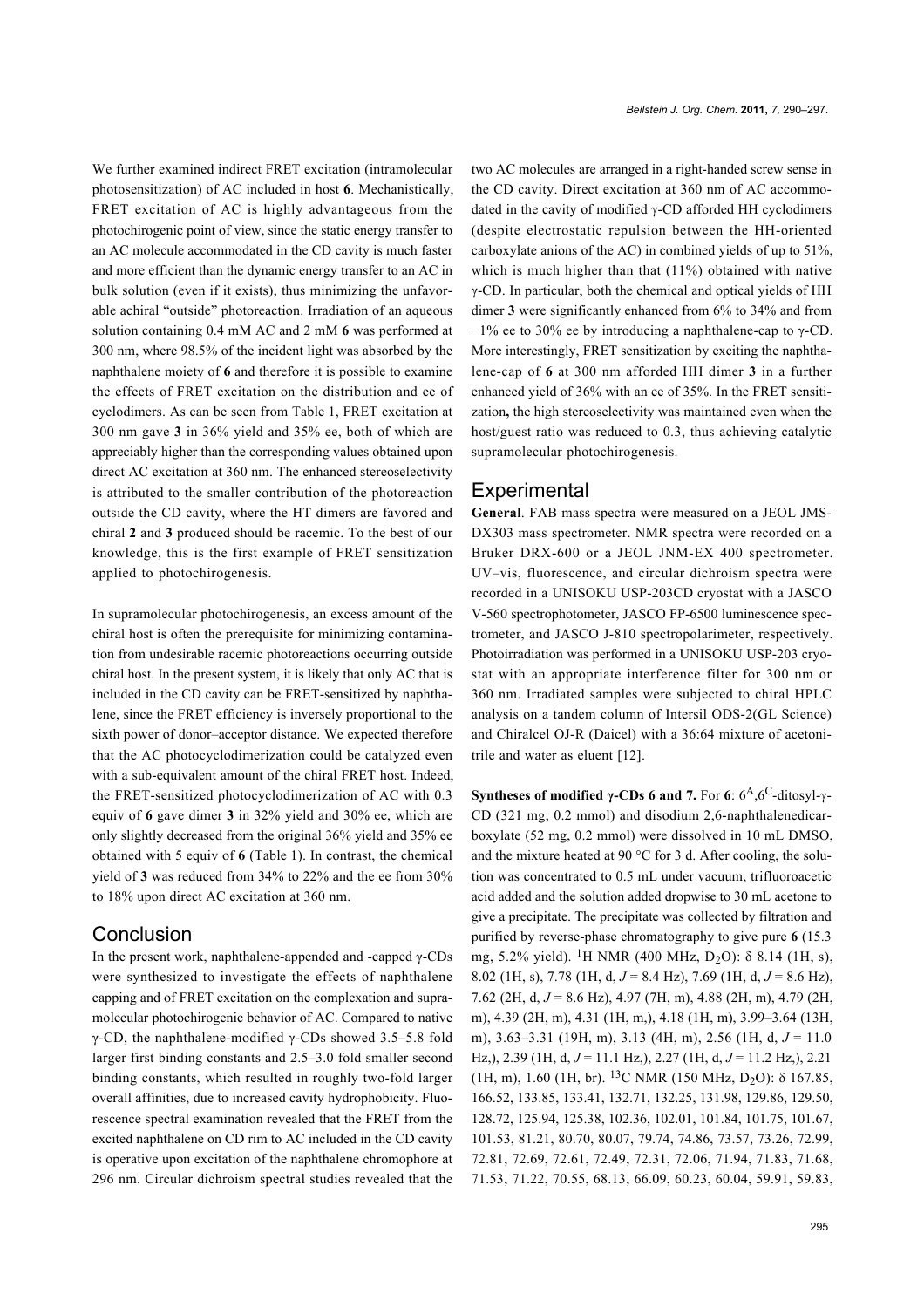58.52. HR-FAB-MS: Calc. for  $[6+Na]^+$ ,  $C_{60}H_{86}NaO_{42}$ 1499.43, found: 1499.43.

For **7**: 2,6-naphthalenedicarboxylic acid (216 mg, 1 mmol) and γ-CD (1296 mg, 1 mmol) were dissolved in 10 mL DMF, to which DCC (310 mg, 1.5 mmol) and HOBT (54 mg, 0.4 mmol) were added and the solution stirred at room temperature for 2 d. The reaction mixture was poured into 150 mL dry acetone to give a white precipitate. The precipitate was collected by filtration, dissolved in 10% aqueous methanol and then subjected to reverse–phase HPLC separation to give **7** (194 mg, 13% yield). <sup>1</sup>H NMR (600 MHz, 4:1 DMSO- $d_6$ -D<sub>2</sub>O): δ 8.58 (1H, d, J = 12.4 Hz,), 8.54 (1H, s), 8.13 (1H, dd, *J* = 8.5, 2.6 Hz,), 8.10  $(1H, d, J = 8.5 Hz)$ , 7.99 (1H, d,  $J = 8.8 Hz$ ), 7.96 (1H, d,  $J =$ 8.6 Hz,), 4.93 (1H, d, *J* = 3.3 Hz), 4.89 (1H, d, *J* = 3.3 Hz), 4.83 (6H, m), 4.64 (1H, m), 4.36 (1H, m), 3.66–3.52 (24H, m), 3.52–3.39 (14H, m), 3.38–3.26 (18H, m). 13C NMR (150 MHz, 4:1 DMSO-*d*<sub>6</sub>-D<sub>2</sub>O) δ 167.71, 166.09, 149.51, 137.12, 134.64, 130.64, 130.49, 129.11, 126.42, 126.01, 124.42, 102.84, 102.01, 101.81, 82.30, 81.25, 81.17, 81.12, 81.04, 80.73, 73.30, 73.07, 72.97, 72.70, 72.47, 72.39, 69.46, 64.89, 60.22, 60.08, 59.89. HR–FAB-MS: Calc. for [**7**+Na]<sup>+</sup> , C60H86NaO43 1517.44, found: 1517.45.

## Supporting Information

Supporting Information File 1

NMR and HR–MS data of compounds **6** and **7**. [\[http://www.beilstein-journals.org/bjoc/content/](http://www.beilstein-journals.org/bjoc/content/supplementary/1860-5397-7-38-S1.pdf) [supplementary/1860-5397-7-38-S1.pdf\]](http://www.beilstein-journals.org/bjoc/content/supplementary/1860-5397-7-38-S1.pdf)

#### Acknowledgements

This work was supported by JST (CY and YI), JSPS (YI). QW thanks the Student Exchange Support Program of JASSO for financial support for her stay in Japan.

#### References

- <span id="page-6-0"></span>1. Inoue, Y. *Chem. Rev.* **1992,** *92,* 741–770. [doi:10.1021/cr00013a001](http://dx.doi.org/10.1021%2Fcr00013a001)
- 2. Inoue, Y.; Ramamurthy, Y., Eds. *Chiral Photochemistry; Molecular and Supramolecular Photochemistry;* Marcel Dekker: New York, 2004; Vol. 11. [doi:10.1201/9780203026342](http://dx.doi.org/10.1201%2F9780203026342)
- 3. Griesbeck, A. G.; Meierhenrich, U. J. *Angew. Chem., Int. Ed.* **2002,** *41,* 3147–3154.

[doi:10.1002/1521-3773\(20020902\)41:17<3147::AID-ANIE3147>3.0.CO](http://dx.doi.org/10.1002%2F1521-3773%2820020902%2941%3A17%3C3147%3A%3AAID-ANIE3147%3E3.0.CO%3B2-V) [;2-V](http://dx.doi.org/10.1002%2F1521-3773%2820020902%2941%3A17%3C3147%3A%3AAID-ANIE3147%3E3.0.CO%3B2-V)

- <span id="page-6-1"></span>4. Yang, C.; Inoue, Y. Supramolecular Photochirogenesis with Cyclodextrin. In *Cyclodextrin Materials Photochemistry, Photophysics and Photobiology;* Douhal, A., Ed.; Elsevier: Amsterdam, 2006; pp 241–265. [doi:10.1016/B978-044452780-6/50012-7](http://dx.doi.org/10.1016%2FB978-044452780-6%2F50012-7)
- 5. Inoue, Y. *Nature* **2005,** *436,* 1099–1100. [doi:10.1038/4361099a](http://dx.doi.org/10.1038%2F4361099a)
- 6. Bauer, A.; Westkämper, F.; Grimme, S.; Bach, T. *Nature* **2005,** 1139–1140. [doi:10.1038/nature03955](http://dx.doi.org/10.1038%2Fnature03955)
- 7. Inoue, Y.; Dong, F.; Yamamoto, K.; Tong, L.-H.; Tsuneishi, H.; Hakushi, T.; Tai, A. *J. Am. Chem. Soc.* **1995,** *117,* 11033–11034. [doi:10.1021/ja00149a037](http://dx.doi.org/10.1021%2Fja00149a037)
- 8. Lu, R.; Yang, C.; Cao, Y.; Wang, Z.; Wada, T.; Jiao, W.; Mori, T.; Inoue, Y. *Chem. Commun.* **2008,** 374–376. [doi:10.1039/b714300a](http://dx.doi.org/10.1039%2Fb714300a)
- 9. Sivaguru, J.; Natarajan, A.; Kaanumalle, L. S.; Shailaja, J.; Uppili, S.; Joy, A.; Ramamurthy, V. *Acc. Chem. Res.* **2003,** *36,* 509–521. [doi:10.1021/ar020269i](http://dx.doi.org/10.1021%2Far020269i)
- 10.Aechtner, T.; Dressel, M.; Bach, T. *Angew. Chem., Int. Ed.* **2004,** *43,* 5849–5851. [doi:10.1002/anie.200461222](http://dx.doi.org/10.1002%2Fanie.200461222)
- 11. Nishioka, Y.; Yamaguchi, T.; Kawano, M.; Fujita, M. *J. Am. Chem. Soc.* **2008,** *130,* 8160–8161. [doi:10.1021/ja802818t](http://dx.doi.org/10.1021%2Fja802818t)
- <span id="page-6-2"></span>12. Nakamura, A.; Inoue, Y. *J. Am. Chem. Soc.* **2003,** *125,* 966–972. [doi:10.1021/ja016238k](http://dx.doi.org/10.1021%2Fja016238k)
- 13.Wada, T.; Nishijima, M.; Fujisawa, T.; Sugahara, N.; Mori, T.; Nakamura, A.; Inoue, Y. *J. Am. Chem. Soc.* **2003,** *125,* 7492–7493. [doi:10.1021/ja034641g](http://dx.doi.org/10.1021%2Fja034641g)
- 14. Nakamura, A.; Inoue, Y. *J. Am. Chem. Soc.* **2005,** *127,* 5338–5339. [doi:10.1021/ja050704e](http://dx.doi.org/10.1021%2Fja050704e)
- 15. Nishijima, M.; Wada, T.; Mori, T.; Pace, T. C. S.; Bohne, C.; Inoue, Y. *J. Am. Chem. Soc.* **2007,** *129,* 3478–3479. [doi:10.1021/ja068475z](http://dx.doi.org/10.1021%2Fja068475z)
- 16.Yang, C.; Mori, T.; Origane, Y.; Ko, Y. H.; Selvapalam, N.; Kim, K.; Inoue, Y. *J. Am. Chem. Soc.* **2008,** *130,* 8574–8575. [doi:10.1021/ja8032923](http://dx.doi.org/10.1021%2Fja8032923)
- 17.Ke, C.; Yang, C.; Mori, T.; Wada, T.; Liu, Y.; Inoue, Y. *Angew. Chem., Int. Ed.* **2009,** *48,* 6675–6677. [doi:10.1002/anie.200902911](http://dx.doi.org/10.1002%2Fanie.200902911)
- 18.Yang, C.; Fukuhara, G.; Nakamura, A.; Origane, Y.; Fujita, K.; Yuan, D.-Q.; Mori, T.; Wada, T.; Inoue, Y. *J. Photochem. Photobiol., A: Chem.* **2005,** *173,* 375–383. [doi:10.1016/j.jphotochem.2005.04.017](http://dx.doi.org/10.1016%2Fj.jphotochem.2005.04.017)
- 19.Yang, C.; Nakamura, A.; Fukuhara, G.; Origane, Y.; Mori, T.; Wada, T.; Inoue, Y. *J. Org. Chem.* **2006,** *71,* 3126–3136. [doi:10.1021/jo0601718](http://dx.doi.org/10.1021%2Fjo0601718)
- <span id="page-6-6"></span>20.Yang, C.; Nakamura, A.; Wada, T.; Inoue, Y. *Org. Lett.* **2006,** *8,* 3005–3008. [doi:10.1021/ol061004x](http://dx.doi.org/10.1021%2Fol061004x)
- 21.Yang, C.; Nishijima, M.; Nakamura, A.; Mori, T.; Wada, T.; Inoue, Y. *Tetrahedron Lett.* **2007,** *48,* 4357–4360. [doi:10.1016/j.tetlet.2007.04.104](http://dx.doi.org/10.1016%2Fj.tetlet.2007.04.104)
- <span id="page-6-3"></span>22.Yang, C.; Mori, T.; Inoue, Y. *J. Org. Chem.* **2008,** *73,* 5786–5794. [doi:10.1021/jo800533y](http://dx.doi.org/10.1021%2Fjo800533y)
- <span id="page-6-4"></span>23.Fujita, K.; Yamamura, H.; Imoto, T.; Fujioka, T.; Mihashi, K. *J. Org. Chem.* **1988,** *53,* 1943–1947. [doi:10.1021/jo00244a018](http://dx.doi.org/10.1021%2Fjo00244a018)
- <span id="page-6-5"></span>24. Nakanishi, K.; Berova, N. *Circular dichroism–principles and applications;* Wiley-VCH: New York, 2000.